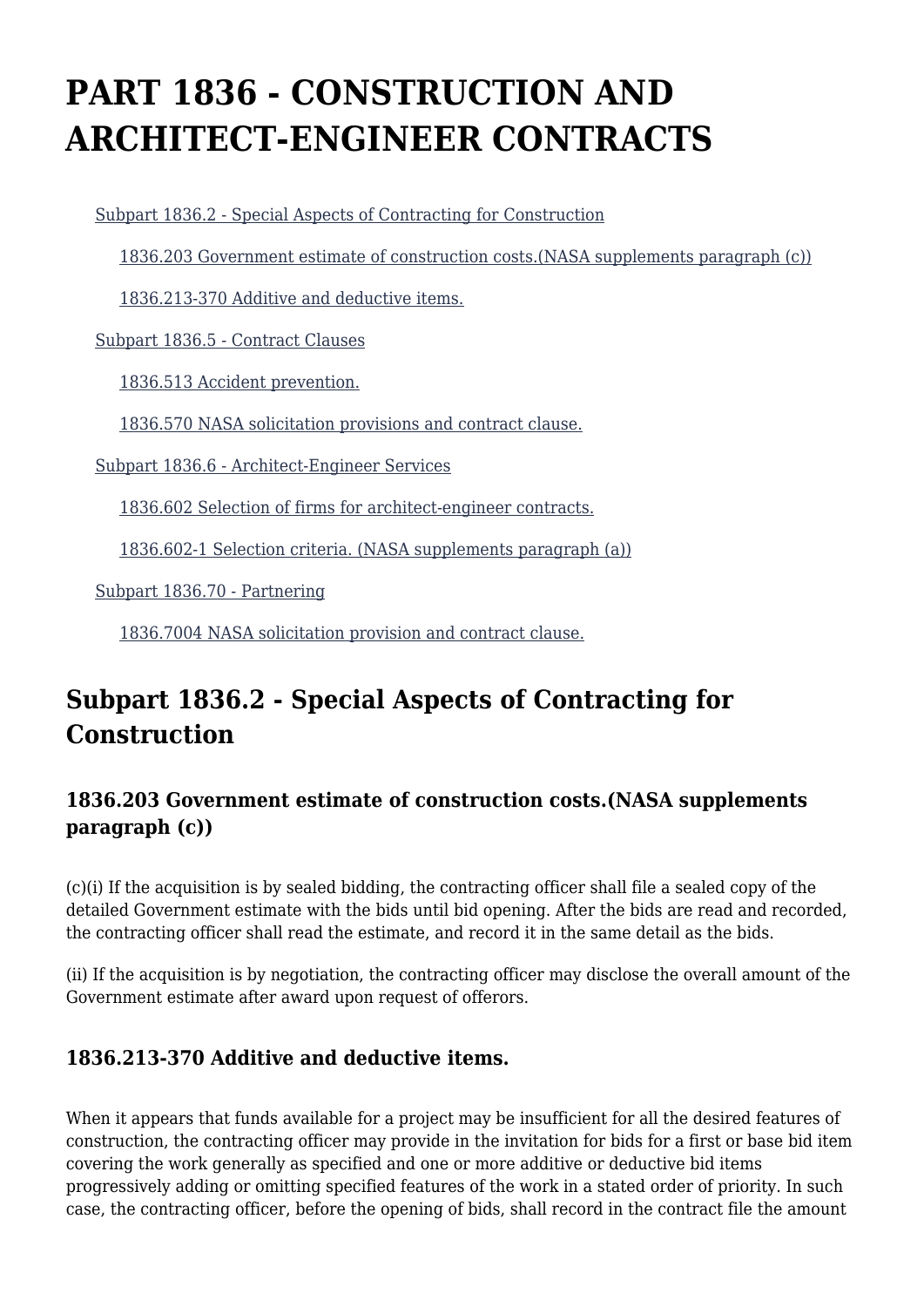of funds available for the project and determine the low bidder and the items to be awarded in accordance with the provision at [1852.236-71](https://login.acquisition.gov/%5Brp:link:nfs-part-1852%5D#Section_1852_236_71_T48_60423441199), Additive or Deductive Items.

# **Subpart 1836.5 - Contract Clauses**

#### **1836.513 Accident prevention.**

For additional guidance on the use of FAR clause 52.236-13, Accident Prevention, and its Alternate I in NASA contracts, see [1823.7001\(](https://login.acquisition.gov/%5Brp:link:nfs-part-1823%5D#Section_1823_7001_T48_6041919311)d).

#### **1836.570 NASA solicitation provisions and contract clause.**

(a) The contracting officer shall insert the provision at [1852.236-71](https://login.acquisition.gov/%5Brp:link:nfs-part-1852%5D#Section_1852_236_71_T48_60423441199), Additive or Deductive Items, in invitations for bids for construction when it is desired to add or deduct bid items to meet available funding.

(b) The contracting officer shall insert the provision at [1852.236-72,](https://login.acquisition.gov/%5Brp:link:nfs-part-1852%5D#Section_1852_236_72_T48_604234411100) Bids with Unit Prices, in invitations for bids for construction when the invitation contemplates unit prices of items.

(c) The contracting officer shall insert the clause at [1852.236-73](https://login.acquisition.gov/%5Brp:link:nfs-part-1852%5D#Section_1852_236_73_T48_604234411101), Hurricane Plan, in solicitations and contracts for construction at sites that experience hurricanes.

(d) The contracting officer shall insert the provision at [1852.236-74,](https://login.acquisition.gov/%5Brp:link:nfs-part-1852%5D#Section_1852_236_74_T48_604234411102) Magnitude of Requirement, in solicitations for construction. Insert the appropriate estimated dollar range in accordance with FAR 36.204.

### **Subpart 1836.6 - Architect-Engineer Services**

#### **1836.602 Selection of firms for architect-engineer contracts.**

#### **1836.602-1 Selection criteria. (NASA supplements paragraph (a))**

(a)(2) The evaluation of specialized experience and technical competence shall be limited to the immediately preceding ten years.

(4) The evaluation of past performance shall be limited to the immediately preceding ten years.

(6) The architect-engineer selection board may also establish evaluation criteria regarding the volume of work previously awarded to the firm by NASA, with the object of effecting an equitable distribution of contracts among qualified architect-engineer firms, including minority-owned firms and firms that have not had prior NASA contracts.